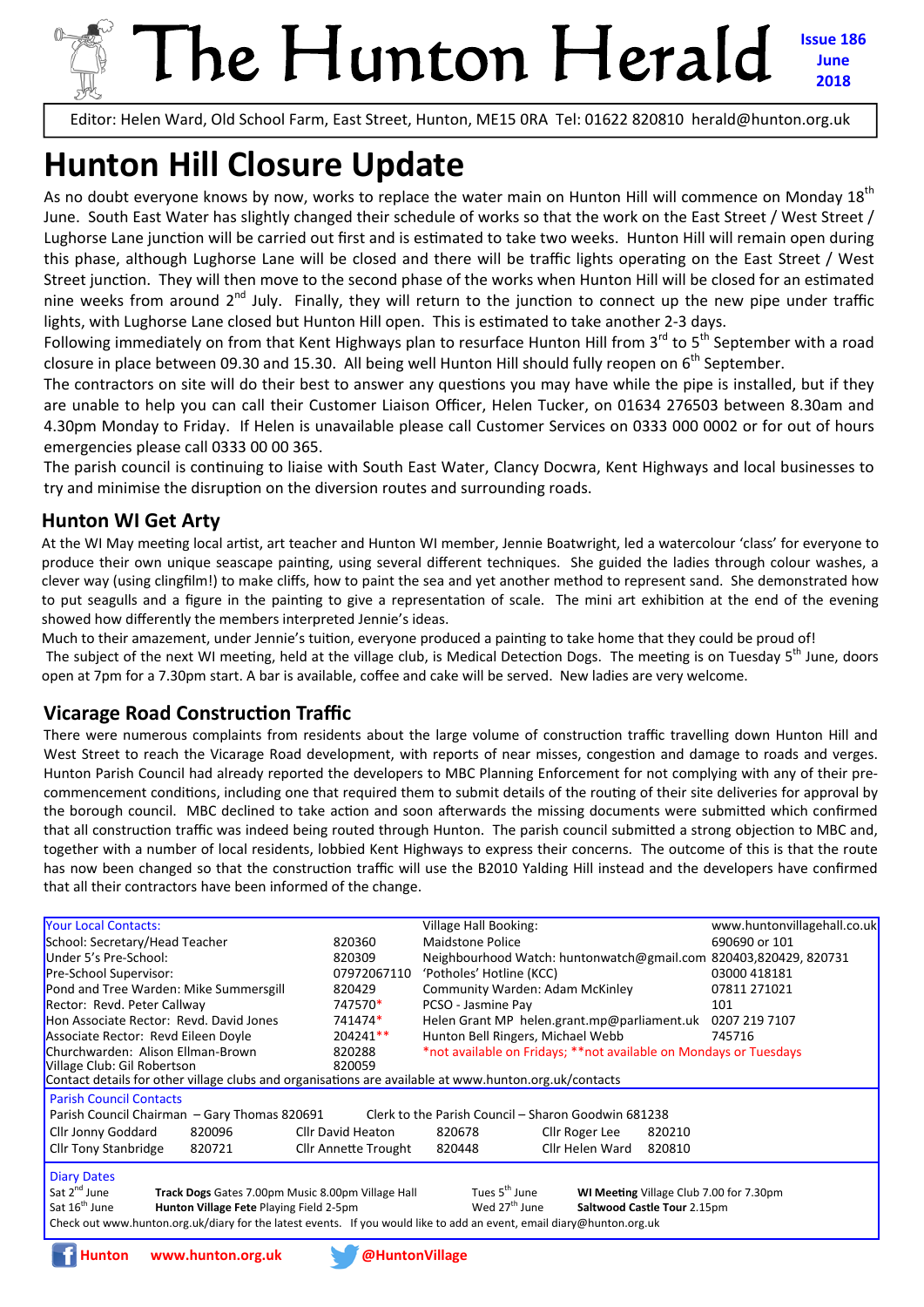#### **Pastoral Letter**

"June is bustin' out all over; All over the meadow and the hill; Buds're bustin' outa bushes", goes the song from Carousel! I love this time of year, when the days are longer and the weather is warmer. I do hope we are seeing fine weather as we enter the season of World Custard Pie Championships, fêtes and fairs in our villages. Of the many things that have happened in June, the first ever game of cricket played at Lord's took place in 1814. Our village greens will once again be enjoying the crack of leather on willow, as the cricket season gets into full swing. It is a funny game though. The fielding positions are complicated enough, although they become clearer with explanations. For example: "Slips" are there to take advantage of slips (mistakes) by the batsman. "Point" was coined from the phrase "near the point (direction of the face) of the bat", and "Gully" stems from the literal meaning of the word 'gully', which is 'a narrow channel' ‐ the gap between Slips and Point. I'm sure you are all aware of the rules of the game too? You have two sides, one out in the field and one in. Each man that's in the side that's in goes out, and when he's out he comes in and the next man goes in until he's out. When they are all out, the side that's out comes in and the side that's been in goes out and tries to get those coming in, out. Sometimes you get men still in and not out. When a man goes out to go in, the men who are out try to get him out, and when he is out he goes in and the next man in goes out and goes in. There are two men called umpires who stay out all the time and they decide when the men who are in are out. When both sides have been in and all the men have been out, and both sides have been out twice after all the men have been in, including those who are not out, that is the end of the game. Maybe old - but still amusing!

The Christian faith can be a bit like that too. What are the rules, if any? How are we meant to behave? Why are there funny names for the festivals and the parts of the church? Fundamentally, there is one simple rule, and a couple of commands that Jesus said were important. "Do unto others as you would have them do unto you" is called the Golden Rule, and "Love the Lord your God with all your heart and soul and mind and strength, and love your neighbour as yourself" are the commands. Simple to understand – not so easy to do!

#### Many blessings, *Peter Callway, Rector*

#### **Appalachian Adventure**

Hunton Resident Megan Dolman is thru-hiking the Appalachian Trail – all 2,190 miles of it! Last month we left Megan heading towards the  $4<sup>th</sup>$  State, Virginia, where her Mum, Lisa, would be joining her for two weeks. Monday 23<sup>rd</sup> April was Lisa's first day on the trail and Megan explains in her blog that, "although my Mum loves hiking, this was the first time she has ever hiked with a backpack, let alone a heavy bag filled with sleeping gear, clothes and food enough for 6 days in the woods. I had thrown her right in at the deep end. As if this wasn't hard enough, on our first day together it was raining." Megan continued to put Lisa through her paces, "with 15/16 mile days, in the rain, in the heat (32 degrees C), unwashed for almost a week, climbing mountains with no rewarding views but just more woodland", and was in awe of her Mum for just getting on with it without a fuss. Lisa was equally in awe of her 22yr old daughter for, "being able to do this day after day. It's not just the uneven terrain, the long uphills, the extremes of weather – it's the discomfort of being unable to wash, the effort of setting up your tent when you're tired and it's raining, the resolve needed to get out of your sleeping bag when it's cold and everything aches."



*Megan and Lisa ‐ Smiling in the Rain* 

After spending this precious time together, Lisa returned home, leaving Megan to continue on the trail through "the Blue Ridge Mountains of Virginia" with her hiking partner, Mark. By May  $15<sup>th</sup>$ , 70 days into her epic trek, Megan had reached mile 863. You can follow more of Megan's adventures in her blog at megdolmanat2018.wordpress.com.

#### **Later Opening Trial at Tovil Tip**

To help alleviate an increase in usage, Tovil Household Waste and Recycling Centre (HWRC) will be open for longer two days a week. Over the past few weeks the site on Burial Ground Lane has seen an excess of 2,000 cars a day. Unfortunately, the increase in use is having a knock-on effect to the roads around the site with queues causing a significant impact along Lower Road.

KCC cabinet member for waste Mike Whiting said: "We appreciate that the amount of people visiting the HWRC has increased which we've put down to a number of factors. Increased housing development in the area has no doubt contributed but we've had the good weather, the time of year when people have a spring clean, and the fact that our Gravesham Pepperhill site is closed due to fire damage. We hope that by extending the opening hours we can make it easier for people to visit at a time that suits them." The HWRC will be open until 6.30pm on Wednesdays and Thursdays. The trial runs until September.

#### **Village Hall Seeks New Treasurer**

After several years of diligent service Mike Summersgill is stepping down from the role. Our village hall is a popular and thriving asset for our community and a new treasurer is now needed to join the committee and ensure that we can keep this important facility running. If you are interested in helping out then please contact either David Heaton on 01622 820678 or Annette on 01622 820448 to find out more. Mike is very happy to provide support and advice.

#### **Three Parish May Walk and Lunch**

A lucky 13 walkers and a dog explored three parishes (Hunton, Marden and Linton) on a slightly damp walk from the village club on 12th May, followed by an excellent lunch of sausage rolls, pates, salads, cheeses and sweets. A further 20 less hardy souls joined them in raising money for the club. Thanks to all the volunteers for making delicious dishes and for organising the lunch. It is hoped that there will be more walks and lunches in 2018. You can find out about these events by being a club member (pop into the club and get an application form) or keeping an eye on the Hunton Facebook page.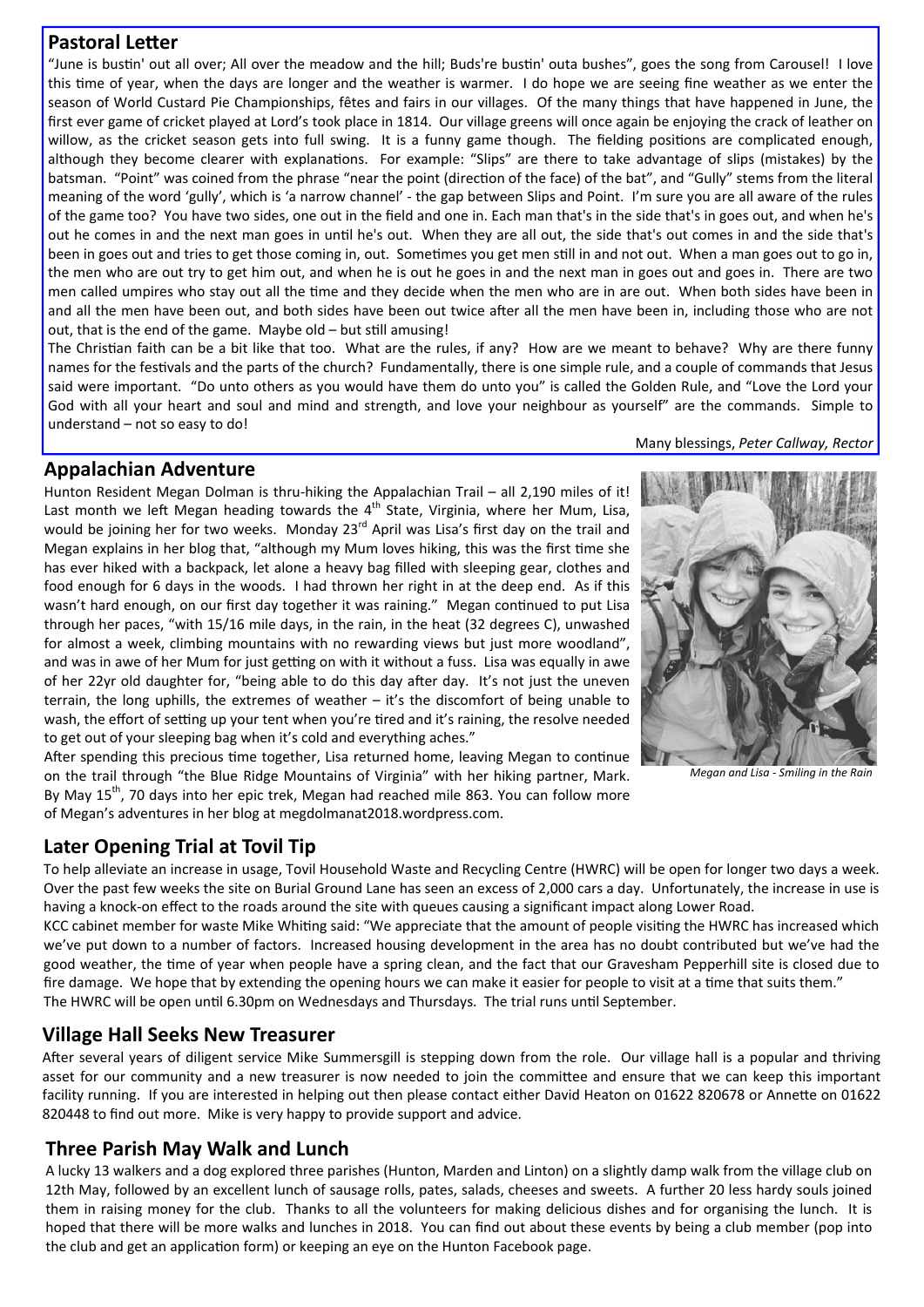#### **Award for Former Chairman**

Phil Nichols has been honoured with the Kent Association of Local Councils Community Award, which acknowledges those that have made a significant contribution to their local community. The parish council nominated Phil for the award in recognition of his many years as Chairman of Hunton Village Club and for steering the club through some very difficult times, which has allowed the village to retain a community hub. The award was presented by Parish Council Vice-Chairman, David Heaton, at the Annual Village Meeting on 21<sup>st</sup> May.





## Hunton Village Fete – Saturday 16<sup>th</sup> June 2-5pm

Our village fete takes place at the King George V Playing Fields on West Street. We will have all the usual favourites - see insert for details. The Applause Rural Touring act this year will be Froojamaflip and Fred, a unique garden themed duo. Froojamaflip is an 8ft stilted character, created from handmade, painted and textured fruit and vegetables, and will be brought to life with a series of individual animatronic effects. Through storytelling, this walkabout act brings to life "Lucy Leek", "Bertie Banana" and "Adam Apple" but watch out, as some of the fruit and vegetables are not quite what they seem! Accompanied by Fred the gardener they will give away seeds, fruit and vegetables.

#### **Donations and Volunteers Wanted**

Offers of help for car parking or taking care of a stall for an hour would be gratefully appreciated as well as donations of wine for the bottle tombola. Please contact Annette Trought (01622 820448), David Heaton (01622 820678) or Lisa Halliday (01622 820508). Would you be able to grow a few extra plants, make a cake or give up an hour of your time to help at the Fete this year? Teams organising the Plant and Produce Stand and the Teas, Cakes and Ice Creams Pavilion would welcome helpers and donations to help them raise funds for our village projects. Contact Lesley on 01622 820210 lesley.a.lee@btinternet.com for either area or Fay on 01622 820644 fay.joyce@btinternet.com about the Plant and Produce Stand or Wendy on 01622 820875 wendysimmons01@btinternet.com for the Teas, Cakes and Ice Creams Pavilion.

#### **Supporting Little Owls**

University of Kent student, Charlie Russell, gave a very interesting talk on The Kent Little Owl Project at the Annual Village Meeting in May. Over the last 25 years the Little Owl has suffered a 65% decline nationwide and Charlie, who is studying wildlife conservation, set up the project with the aim of bolstering their population within the county. Charlie has put up 17 nest boxes in Kent over the last year, including three in Hunton, and will be monitoring the Little Owls as well as carrying out surveys of the flora and fauna on the land they live on in an attempt to help identify the causes of their decline. The project will also raise awareness of the Little Owl amongst the general public as well as working with orchards and other agricultural areas to encourage sustainable practices to the benefit of Kent's Little Owls.

Just before the meeting Charlie took the opportunity to check the nest boxes in the village and was very excited to find that one contained five young Little Owl chicks! This was the first of his boxes to be occupied and he is delighted that his efforts are paying off. He is keen to put up some more boxes in the village, as once the chicks are grown the parents will evict them from their territory and they will need to find their own nesting sites. If anyone would be interested in having a nest box on their land, would like to help him with the surveys, or would like to construct some nest boxes for him (apparently they are very easy), he would be very pleased to hear from them. Contact Helen on 01622 820810 or helen@helenward.org and she will put you in touch. You can find out more about the project on the Facebook page www.facebook.com/KentLittleOwls.

#### **Bus Timetable Changes**

There will be significant changes to the bus timetable from  $18<sup>th</sup>$  June, with some bus times altering by up to 30 minutes. A new printed timetable will be available from  $13<sup>th</sup>$  June when it can also be viewed on the website www.nuventure.co.uk. Full details of the temporary changes arising from the Hunton Hill closure are still being finalised and will be published in the July Herald. There is likely to be a very limited service.

#### **More Road Closures**

**Vicarage Road, Yalding** is due to be closed on 4<sup>th</sup> and 5<sup>th</sup> June to adjust ironworks. It's not clear from www.roadworks.org whether this is just an off-peak closure or whether it will be for the whole of the two days.

West Street is due to be closed from 11<sup>th</sup> to 15<sup>th</sup> June between 09.30 and 15.30, again to adjust ironworks. These works are not usually too disruptive and access is generally maintained to properties within the closure.

#### East Farleigh Fete De La Musique 2018. Saturday 23<sup>rd</sup> June 1pm to 5pm

The energetic and vibrant Old School Samba Band will be opening the fete at 1pm, followed by an engaging afternoon of music from local bands and entertainment for everyone. Stalls and games, hot food, beer and Pimms tent, WI teas, tombola, crockery smash, coconut shy, bouncy castle, pony rides and much more...put the date in your diary and join us for a summer's afternoon of fun and enjoyment. The fete takes place at East Farleigh Recreation Ground, Vicarage Lane (behind the school). Due to local regulations, dogs are not allowed in the recreation ground.